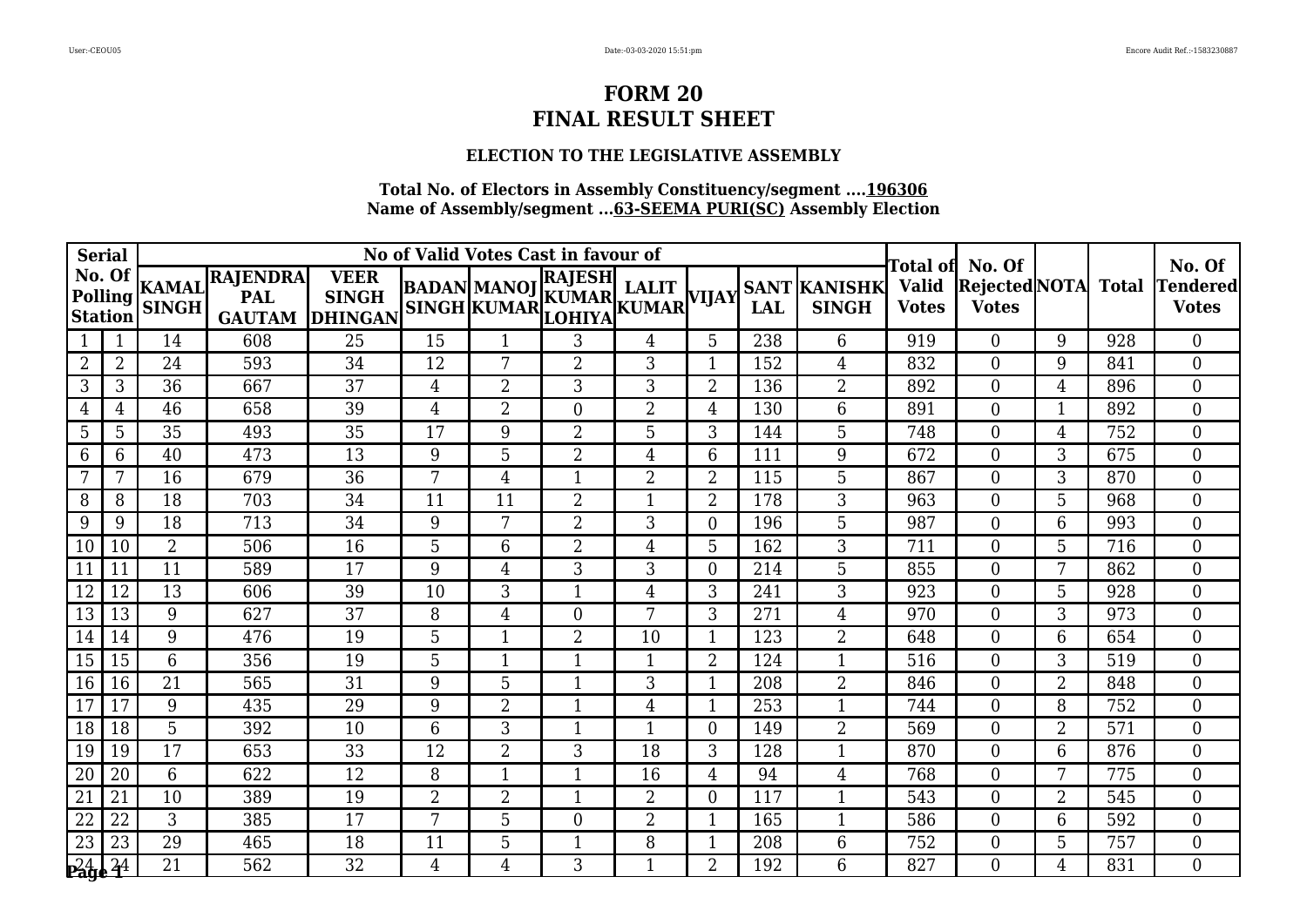### **ELECTION TO THE LEGISLATIVE ASSEMBLY**

|                                           | <b>Serial</b>                  |                |                                               |                                               |                | No of Valid Votes Cast in favour of |                                                                                   | Total ofl      | No. Of         |            |                                     | No. Of                       |                                     |                |      |                          |
|-------------------------------------------|--------------------------------|----------------|-----------------------------------------------|-----------------------------------------------|----------------|-------------------------------------|-----------------------------------------------------------------------------------|----------------|----------------|------------|-------------------------------------|------------------------------|-------------------------------------|----------------|------|--------------------------|
| <b>Station</b>                            | No. Of<br>Polling <sup>"</sup> | <b>SINGH</b>   | KAMAL RAJENDRA<br><b>PAL</b><br><b>GAUTAM</b> | <b>VEER</b><br><b>SINGH</b><br><b>DHINGAN</b> |                |                                     | <b>RAJESH</b><br><b>BADAN MANOJ KUMAR LALIT</b><br>SINGH KUMAR LOHIYA KUMAR VIJAY |                |                | <b>LAL</b> | <b>SANT KANISHK</b><br><b>SINGH</b> | <b>Valid</b><br><b>Votes</b> | Rejected NOTA Total<br><b>Votes</b> |                |      | Tendered<br><b>Votes</b> |
| 25                                        | 25                             | 12             | 504                                           | 21                                            | 7              | 5                                   | $\overline{2}$                                                                    | 5              | 1              | 226        | 4                                   | 787                          | $\Omega$                            | 8              | 795  | $\Omega$                 |
| 26                                        | 26                             | 16             | 732                                           | 17                                            | 6              | 9                                   | $\overline{2}$                                                                    | 4              | 3              | 215        | 4                                   | 1008                         | $\Omega$                            | 3              | 1011 | $\overline{0}$           |
| $\overline{27}$                           | 27                             | 11             | 342                                           | 23                                            | 12             | $\overline{0}$                      | $\overline{4}$                                                                    | 2              |                | 215        | $\boldsymbol{0}$                    | 610                          | $\overline{0}$                      | 6              | 616  | $\overline{0}$           |
| 28                                        | 28                             | 10             | 422                                           | 19                                            | $\overline{4}$ | 6                                   | $\mathbf{1}$                                                                      | $\overline{2}$ | $\mathbf{1}$   | 152        | $\mathbf{1}$                        | 618                          | $\Omega$                            | $\mathbf{1}$   | 619  | $\overline{0}$           |
| 29                                        | 29                             | 8              | 384                                           | 14                                            | 8              | 4                                   | $\overline{2}$                                                                    | 4              |                | 166        | $\mathbf{1}$                        | 592                          | $\overline{0}$                      | 7              | 599  | $\overline{0}$           |
| 30                                        | 30                             | 6              | 454                                           | 25                                            | 7              | 11                                  | $\mathbf{1}$                                                                      |                |                | 135        | $\overline{2}$                      | 643                          | $\Omega$                            | 3              | 646  | $\overline{0}$           |
| 31                                        | 31                             | 13             | 631                                           | 25                                            | 7              | 5                                   | $\boldsymbol{0}$                                                                  | $\overline{2}$ | 3              | 115        | $\overline{0}$                      | 801                          | $\Omega$                            | 3              | 804  | $\Omega$                 |
| 32                                        | 32                             | 6              | 706                                           | 28                                            | 8              | 3                                   | $\mathbf{1}$                                                                      | 3              | $\overline{4}$ | 182        | 6                                   | 947                          | $\Omega$                            | 12             | 959  | $\overline{0}$           |
| $\overline{33}$                           | 33                             | 17             | 691                                           | 16                                            | 13             | 6                                   | $\mathbf{1}$                                                                      | 3              | $\overline{2}$ | 198        | 3                                   | 950                          | $\overline{0}$                      | 5              | 955  | $\overline{0}$           |
| 34                                        | 34                             | 10             | 703                                           | 20                                            | 17             | 2                                   | $\overline{2}$                                                                    | 1              | $\Omega$       | 202        | $\mathbf{1}$                        | 958                          | $\Omega$                            | 8              | 966  | $\Omega$                 |
| 35                                        | 35                             | 8              | 586                                           | 20                                            | 9              | 7                                   | $\boldsymbol{0}$                                                                  | 3              | $\overline{2}$ | 132        | $\overline{2}$                      | 769                          | $\Omega$                            | $\overline{4}$ | 773  | $\Omega$                 |
| $\overline{36}$                           | 36                             | 11             | 464                                           | 82                                            | 5              | 3                                   | $\mathbf{1}$                                                                      | $\overline{2}$ | $\overline{2}$ | 175        | $\overline{2}$                      | 747                          | $\overline{0}$                      | $\overline{2}$ | 749  | $\overline{0}$           |
| 37                                        | 37                             | 14             | 329                                           | 27                                            | 3              | $\overline{0}$                      | $\mathbf{1}$                                                                      | 1              |                | 213        | $\mathbf{1}$                        | 590                          | $\overline{0}$                      | 3              | 593  | $\overline{0}$           |
| 38                                        | 38                             | 12             | 316                                           | 13                                            | 6              | 6                                   | $\mathbf{1}$                                                                      | 7              | $\overline{4}$ | 212        | $\overline{0}$                      | 577                          | $\Omega$                            | $\overline{2}$ | 579  | $\overline{0}$           |
| $\overline{39}$                           | 39                             | $\overline{4}$ | 565                                           | 46                                            | 9              | 4                                   | $\mathbf{1}$                                                                      | $\theta$       |                | 212        | $\mathbf{1}$                        | 843                          | $\theta$                            | 7              | 850  | $\overline{0}$           |
| 40                                        | 40                             | 7              | 600                                           | 38                                            | 16             | 7                                   | $\overline{4}$                                                                    | 2              |                | 361        | 5                                   | 1041                         | $\Omega$                            | $\overline{4}$ | 1045 | $\overline{0}$           |
| 41                                        | 41                             | 5              | 538                                           | 53                                            | 11             | 5                                   | 3                                                                                 | 6              | $\overline{2}$ | 355        | $\mathbf{1}$                        | 979                          | $\Omega$                            | 6              | 985  | $\overline{0}$           |
| 42                                        | 42                             | 9              | 599                                           | $\overline{21}$                               | 7              | 9                                   | $\overline{2}$                                                                    | 1              | $\overline{2}$ | 305        | $\overline{0}$                      | 955                          | $\Omega$                            | 5              | 960  | $\overline{0}$           |
| 43                                        | 43                             | 12             | 524                                           | 12                                            | 7              | $\overline{2}$                      | $\boldsymbol{0}$                                                                  | 1              | $\overline{2}$ | 292        | $\overline{4}$                      | 856                          | $\Omega$                            | $\overline{2}$ | 858  | $\overline{0}$           |
| 44                                        | 44                             | 9              | 513                                           | 21                                            | 4              | 4                                   | $\overline{2}$                                                                    | 3              |                | 112        | $\overline{2}$                      | 671                          | $\Omega$                            | $\overline{2}$ | 673  | $\Omega$                 |
| 45                                        | 45                             | 6              | 502                                           | 27                                            | 7              | 5                                   | $\overline{2}$                                                                    | 7              | 7              | 455        | 9                                   | 1027                         | $\Omega$                            | $\overline{4}$ | 1031 | $\overline{0}$           |
| 46                                        | 46                             | 6              | 458                                           | 28                                            | 17             | 6                                   | $\boldsymbol{0}$                                                                  | 4              | 5              | 419        | $\overline{2}$                      | 945                          | $\Omega$                            | $\overline{4}$ | 949  | $\overline{0}$           |
| 47                                        | 47                             | $\overline{2}$ | 259                                           | 31                                            | $\mathbf{1}$   | $\boldsymbol{0}$                    | $\mathbf{1}$                                                                      | 0              |                | 295        | $\boldsymbol{0}$                    | 590                          | $\overline{0}$                      | 12             | 602  | $\overline{0}$           |
| $\mathbf{p}_{\mathbf{age}}^{\mathrm{48}}$ | 48                             | 1              | 279                                           | 19                                            | 1              | $\Omega$                            | $\theta$                                                                          | $\Omega$       | 1              | 235        | $\mathbf{1}$                        | 537                          | $\Omega$                            | 5              | 542  | $\Omega$                 |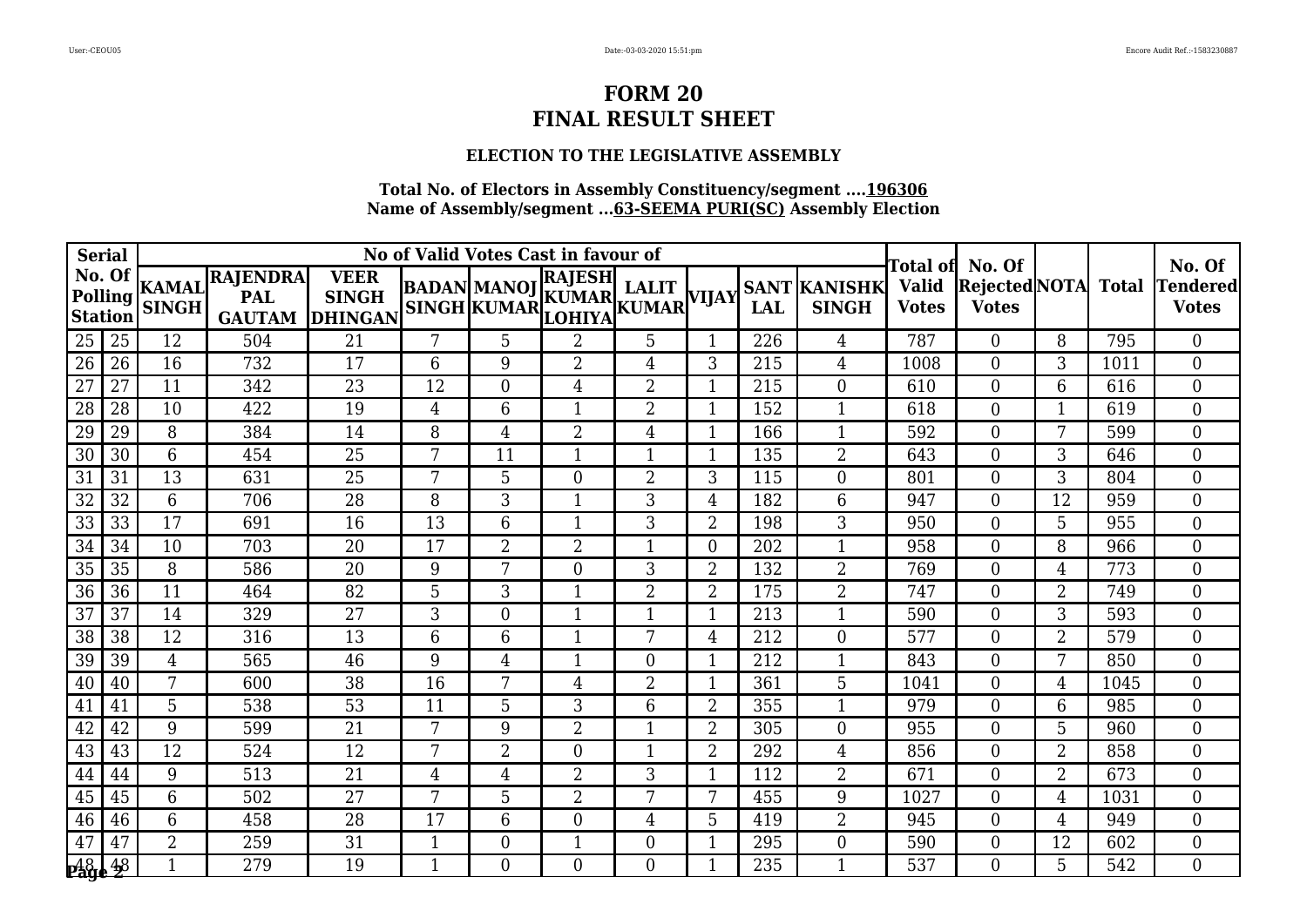### **ELECTION TO THE LEGISLATIVE ASSEMBLY**

|                 | <b>Serial</b>                  |                |                                               |                                               |                | No of Valid Votes Cast in favour of |                                                                            | Fotal ofl      | No. Of         |            |                                     | No. Of                       |                                     |                |     |                          |
|-----------------|--------------------------------|----------------|-----------------------------------------------|-----------------------------------------------|----------------|-------------------------------------|----------------------------------------------------------------------------|----------------|----------------|------------|-------------------------------------|------------------------------|-------------------------------------|----------------|-----|--------------------------|
| <b>Station</b>  | No. Of<br>Polling <sup>"</sup> | <b>SINGH</b>   | KAMAL RAJENDRA<br><b>PAL</b><br><b>GAUTAM</b> | <b>VEER</b><br><b>SINGH</b><br><b>DHINGAN</b> |                |                                     | <b>RAJESH</b><br>BADAN MANOJ KUMAR LALIT<br>SINGH KUMAR LOHIYA KUMAR VIJAY |                |                | <b>LAL</b> | <b>SANT KANISHK</b><br><b>SINGH</b> | <b>Valid</b><br><b>Votes</b> | Rejected NOTA Total<br><b>Votes</b> |                |     | Tendered<br><b>Votes</b> |
| 49              | 49                             | 7              | 321                                           | 23                                            | 1              | $\overline{2}$                      | $\overline{2}$                                                             |                | $\Omega$       | 279        | 1                                   | 637                          | $\Omega$                            | 18             | 655 | $\Omega$                 |
| 50              | 50                             | 4              | 571                                           | 32                                            | 9              | 4                                   | $\mathfrak{Z}$                                                             | 4              |                | 267        | 4                                   | 899                          | $\Omega$                            | 6              | 905 | $\overline{0}$           |
| 51              | 51                             | 8              | 458                                           | 75                                            | 1              | 4                                   | $\mathbf{1}$                                                               | 1              | $\Omega$       | 81         | 1                                   | 630                          | $\overline{0}$                      | 5              | 635 | $\overline{0}$           |
| 52              | 52                             | 7              | 368                                           | 31                                            | $\overline{2}$ | 2                                   | $\boldsymbol{0}$                                                           | 3              | 1              | 161        | $\overline{0}$                      | 575                          | $\Omega$                            | 12             | 587 | $\overline{0}$           |
| $\overline{53}$ | 53                             | 8              | 371                                           | 73                                            | 4              | $\overline{0}$                      | $\overline{2}$                                                             | 4              | $\overline{0}$ | 248        | 1                                   | 711                          | $\Omega$                            | 10             | 721 | $\overline{0}$           |
| 54              | 54                             | $\overline{2}$ | 292                                           | 29                                            | $\overline{2}$ | 3                                   | $\mathbf{1}$                                                               | 0              |                | 174        | $\overline{0}$                      | 504                          | $\Omega$                            | 5              | 509 | $\overline{0}$           |
| 55              | 55                             | 12             | 391                                           | 53                                            | 4              | 5                                   | $\mathbf{1}$                                                               | $\overline{2}$ | $\Omega$       | 228        | $\mathbf{1}$                        | 697                          | $\Omega$                            | 9              | 706 | $\Omega$                 |
| 56              | 56                             | $\overline{4}$ | 416                                           | 39                                            | 6              | 11                                  | $\overline{4}$                                                             | 0              |                | 265        | 3                                   | 749                          | $\Omega$                            | 7              | 756 | $\overline{0}$           |
| $\overline{57}$ | 57                             | $\overline{4}$ | 247                                           | 24                                            | $\overline{2}$ | $\mathbf{1}$                        | $\overline{2}$                                                             | 5              | $\overline{2}$ | 172        | $\boldsymbol{0}$                    | 459                          | $\overline{0}$                      | 9              | 468 | $\overline{0}$           |
| $\overline{58}$ | 58                             | 8              | 276                                           | 48                                            | $\mathbf{1}$   | $\overline{0}$                      | $\boldsymbol{0}$                                                           | 3              | $\overline{2}$ | 148        | $\overline{2}$                      | 488                          | $\Omega$                            | 16             | 504 | $\Omega$                 |
| 59              | 59                             | 5              | 411                                           | 47                                            | 3              | 11                                  | $\boldsymbol{0}$                                                           | 3              | $\overline{2}$ | 234        | 7                                   | 723                          | $\Omega$                            | 17             | 740 | $\Omega$                 |
| 60              | 60                             | 14             | 380                                           | 50                                            | 3              | 4                                   | $\mathbf{0}$                                                               | $\overline{2}$ |                | 361        | $\mathbf 1$                         | 816                          | $\Omega$                            | 7              | 823 | $\overline{0}$           |
| 61              | 61                             | $\overline{4}$ | 372                                           | 37                                            | 5              | 3                                   | $\mathbf{1}$                                                               | 1              | $\overline{2}$ | 261        | $\overline{2}$                      | 688                          | $\overline{0}$                      | 11             | 699 | $\overline{0}$           |
| 62              | 62                             | $\overline{2}$ | 404                                           | 43                                            | $\mathbf{1}$   | 4                                   | $\boldsymbol{0}$                                                           | 1              | $\Omega$       | 325        | $\overline{2}$                      | 782                          | $\Omega$                            | 22             | 804 | $\overline{0}$           |
| 63              | 63                             | $\overline{2}$ | 262                                           | $\overline{25}$                               | 1              | $\mathbf{1}$                        | $\boldsymbol{0}$                                                           |                | 3              | 282        | $\mathbf{1}$                        | 578                          | $\theta$                            | 3              | 581 | $\overline{0}$           |
| 64              | 64                             | 5              | 326                                           | 34                                            | $\overline{2}$ | 3                                   | $\boldsymbol{0}$                                                           |                | $\overline{4}$ | 374        | $\overline{0}$                      | 749                          | $\Omega$                            | 14             | 763 | $\overline{0}$           |
| 65              | 65                             | 5              | 266                                           | 24                                            | $\theta$       | $\mathbf 1$                         | $\mathbf{1}$                                                               | $\overline{2}$ |                | 210        | 4                                   | 514                          | $\Omega$                            | 10             | 524 | $\overline{0}$           |
| 66              | 66                             | 3              | 224                                           | 45                                            | 3              | $\overline{2}$                      | 3                                                                          | $\overline{0}$ | $\Omega$       | 157        | $\overline{0}$                      | 437                          | $\Omega$                            | 6              | 443 | $\overline{0}$           |
| 67              | 67                             | 9              | 398                                           | 41                                            | 3              | $\overline{0}$                      | $\overline{2}$                                                             | 0              |                | 111        | 3                                   | 568                          | $\Omega$                            | 6              | 574 | $\overline{0}$           |
| 68              | 68                             | 8              | 554                                           | 26                                            | $\overline{4}$ | $\overline{0}$                      | $\mathbf{1}$                                                               | $\overline{2}$ |                | 41         | 3                                   | 640                          | $\Omega$                            |                | 641 | $\Omega$                 |
| 69              | 69                             | 21             | 566                                           | 70                                            | 8              | 3                                   | 16                                                                         | 3              | $\overline{2}$ | 130        | 3                                   | 822                          | $\Omega$                            | $\overline{2}$ | 824 | $\overline{0}$           |
| 70              | 70                             | 7              | 473                                           | 83                                            | 7              | 3                                   | 15                                                                         | 3              | $\Omega$       | 176        | 4                                   | 771                          | $\Omega$                            | 8              | 779 | $\overline{0}$           |
| 71              | 71                             | 12             | 373                                           | 31                                            | 6              | 9                                   | $\overline{2}$                                                             | 1              | $\overline{2}$ | 149        | $\overline{2}$                      | 587                          | $\overline{0}$                      | 3              | 590 | $\overline{0}$           |
| $_{\rm Page}$   | $\overline{3}^2$               | 15             | 422                                           | 30                                            | $\overline{4}$ | $\Omega$                            | $\overline{2}$                                                             | $\overline{2}$ | 3              | 182        | 3                                   | 663                          | $\Omega$                            | $\overline{2}$ | 665 | $\Omega$                 |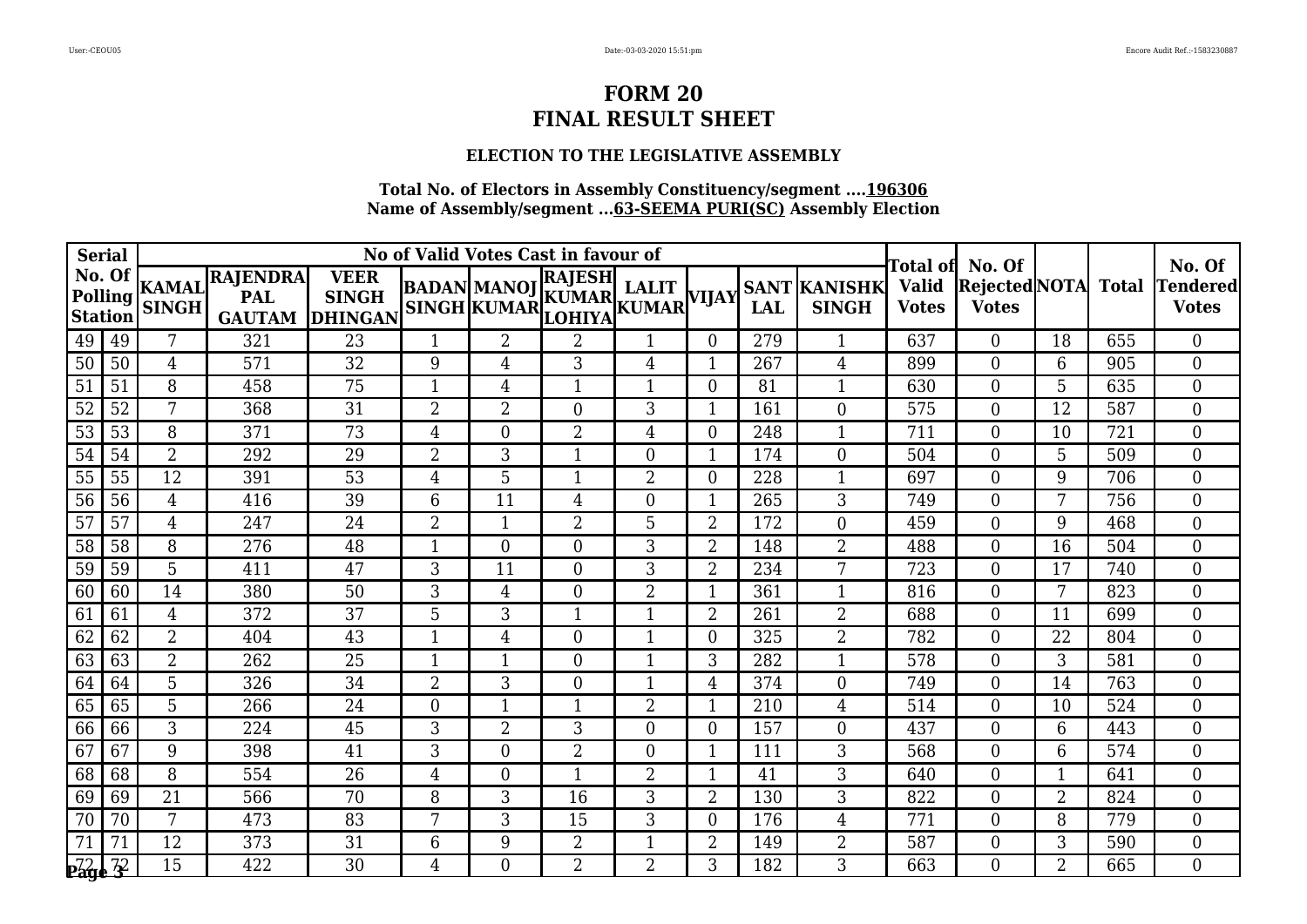#### **ELECTION TO THE LEGISLATIVE ASSEMBLY**

| <b>Serial</b>  |                   |                 |                                               |                                               |                | No of Valid Votes Cast in favour of                       |                  |                | No. Of         |            |                                     | No. Of                                    |                                            |                |      |                                 |
|----------------|-------------------|-----------------|-----------------------------------------------|-----------------------------------------------|----------------|-----------------------------------------------------------|------------------|----------------|----------------|------------|-------------------------------------|-------------------------------------------|--------------------------------------------|----------------|------|---------------------------------|
| <b>Station</b> | No. Of<br>Polling | <b>SINGH</b>    | KAMAL RAJENDRA<br><b>PAL</b><br><b>GAUTAM</b> | <b>VEER</b><br><b>SINGH</b><br><b>DHINGAN</b> | BADAN  MANO]   | BADAN MANOJ KUMAR LALIT VIJAY<br>SINGH KUMAR LOHIYA KUMAR | <b>RAJESH</b>    | <b>LALIT</b>   |                | <b>LAL</b> | <b>SANT KANISHK</b><br><b>SINGH</b> | Fotal ofl<br><b>Valid</b><br><b>Votes</b> | <b>Rejected</b> NOTA Total<br><b>Votes</b> |                |      | <b>Tendered</b><br><b>Votes</b> |
| 73             | 73                | 5               | 383                                           | 25                                            | 5              | $\overline{2}$                                            | $\overline{2}$   | $\overline{0}$ |                | 202        | 3                                   | 628                                       | $\Omega$                                   | 9              | 637  | $\overline{0}$                  |
| 74             | 74                | 13              | 334                                           | 30                                            | 7              | 4                                                         | $\overline{2}$   | 6              | 3              | 139        | $\overline{2}$                      | 540                                       | $\Omega$                                   | $\overline{4}$ | 544  | $\overline{0}$                  |
| 75             | 75                | 18              | 350                                           | 27                                            | 9              | 4                                                         | $\mathbf{1}$     | 0              | $\Omega$       | 257        | $\overline{2}$                      | 668                                       | $\Omega$                                   | $\overline{2}$ | 670  | $\Omega$                        |
| 76             | 76                | 19              | 271                                           | 37                                            | $\overline{4}$ | 3                                                         | $\boldsymbol{0}$ | $\overline{0}$ | $\Omega$       | 188        | 3                                   | 525                                       | $\Omega$                                   | 12             | 537  | $\overline{0}$                  |
| 77             | 77                | 4               | 333                                           | 42                                            | 4              | 11                                                        | $\boldsymbol{0}$ | 9              |                | 120        | $\mathbf{1}$                        | 525                                       | $\Omega$                                   | 8              | 533  | $\overline{0}$                  |
| 78             | 78                | 4               | 215                                           | 13                                            | $\overline{0}$ | 3                                                         | $\boldsymbol{0}$ | 0              | 3              | 74         | $\mathbf{1}$                        | 313                                       | $\Omega$                                   | 5              | 318  | $\overline{0}$                  |
| 79             | 79                | 6               | 448                                           | 25                                            | $\overline{2}$ | $\overline{0}$                                            | $\boldsymbol{0}$ | $\overline{0}$ |                | 307        | $\overline{2}$                      | 791                                       | $\theta$                                   | 8              | 799  | $\overline{0}$                  |
| 80             | 80                | 7               | 423                                           | 33                                            | 5              | 2                                                         | $\boldsymbol{0}$ | $\overline{2}$ | 2              | 275        | -1                                  | 750                                       | $\overline{0}$                             | 13             | 763  | $\overline{0}$                  |
| 81             | 81                | 6               | 264                                           | $\overline{21}$                               | 10             | $\overline{0}$                                            | $\boldsymbol{0}$ | $\overline{2}$ | $\Omega$       | 217        | $\overline{0}$                      | 520                                       | $\Omega$                                   | 12             | 532  | $\overline{0}$                  |
| 82             | 82                | 7               | 422                                           | 27                                            | 8              | 5                                                         | 3                | 1              | $\overline{4}$ | 378        | $\overline{4}$                      | 859                                       | $\Omega$                                   | 9              | 868  | $\overline{0}$                  |
| 83             | 83                | 7               | 452                                           | 33                                            | 4              | 4                                                         | 3                | 3              | $\overline{4}$ | 309        | $\mathbf 1$                         | 820                                       | $\Omega$                                   | 8              | 828  | $\Omega$                        |
| 84             | 84                | 12              | 475                                           | 40                                            | 9              | 6                                                         | $\mathbf{1}$     | 7              | $\overline{4}$ | 353        | 1                                   | 908                                       | $\overline{0}$                             | 12             | 920  | $\overline{0}$                  |
| 85             | 85                | 7               | 544                                           | 45                                            | 7              | 3                                                         | $\mathbf{1}$     | 1              | 1              | 392        | 4                                   | 1005                                      | $\Omega$                                   | 11             | 1016 | $\Omega$                        |
| 86             | 86                | 16              | 532                                           | 26                                            | 6              | 1                                                         | $\boldsymbol{0}$ | 2              |                | 385        | $\overline{4}$                      | 973                                       | $\Omega$                                   | 6              | 979  | $\overline{0}$                  |
| 87             | 87                | $\mathfrak{Z}$  | 302                                           | 22                                            | 6              | $\overline{0}$                                            | $\overline{2}$   | $\overline{2}$ | $\Omega$       | 252        | $\overline{0}$                      | 589                                       | $\overline{0}$                             | 6              | 595  | $\overline{0}$                  |
| 88             | 88                | 13              | 304                                           | 11                                            | 3              | 5                                                         | $\boldsymbol{0}$ | $\overline{0}$ | $\Omega$       | 185        | $\overline{2}$                      | 523                                       | $\Omega$                                   | 15             | 538  | $\Omega$                        |
| 89             | 89                | 9               | 400                                           | 17                                            | 7              | $\overline{2}$                                            | $\mathbf{1}$     | 3              | $\overline{2}$ | 366        | 3                                   | 810                                       | $\Omega$                                   | $\overline{4}$ | 814  | $\overline{0}$                  |
| 90             | 90                | $\overline{23}$ | 480                                           | $\overline{35}$                               | 12             | 1                                                         | $\overline{0}$   | $\overline{2}$ | $\Omega$       | 359        | $\overline{4}$                      | 916                                       | $\Omega$                                   | 5              | 921  | $\overline{0}$                  |
| 91             | 91                | 6               | 304                                           | 17                                            | 1              | $\overline{2}$                                            | 1                | 1              | $\overline{2}$ | 199        | $\overline{0}$                      | 533                                       | $\Omega$                                   | 6              | 539  | $\overline{0}$                  |
| 92             | 92                | 9               | 266                                           | 22                                            | 1              | $\theta$                                                  | $\overline{2}$   | 0              |                | 180        | $\boldsymbol{0}$                    | 481                                       | $\Omega$                                   | 6              | 487  | $\overline{0}$                  |
| 93             | 93                | 26              | 375                                           | 36                                            | 12             | 3                                                         | $\boldsymbol{0}$ | 3              | 3              | 140        | 3                                   | 601                                       | $\theta$                                   | 5              | 606  | $\overline{0}$                  |
| 94             | 94                | 9               | 308                                           | 58                                            | 11             | 5                                                         | $\overline{4}$   | 6              | 2              | 307        | 5                                   | 715                                       | $\Omega$                                   | 8              | 723  | $\boldsymbol{0}$                |
| 95             | 95                | 7               | 356                                           | 28                                            | 14             | 7                                                         | $\mathbf{1}$     | 5              | 3              | 158        | $\overline{4}$                      | 583                                       | $\Omega$                                   | 9              | 592  | $\overline{0}$                  |
| <b>Page 26</b> |                   | 9               | 285                                           | 23                                            | 3              | $\overline{2}$                                            | $\mathbf{1}$     | 4              | 1              | 144        | $\mathbf{1}$                        | 473                                       | $\Omega$                                   | $\overline{4}$ | 477  | $\Omega$                        |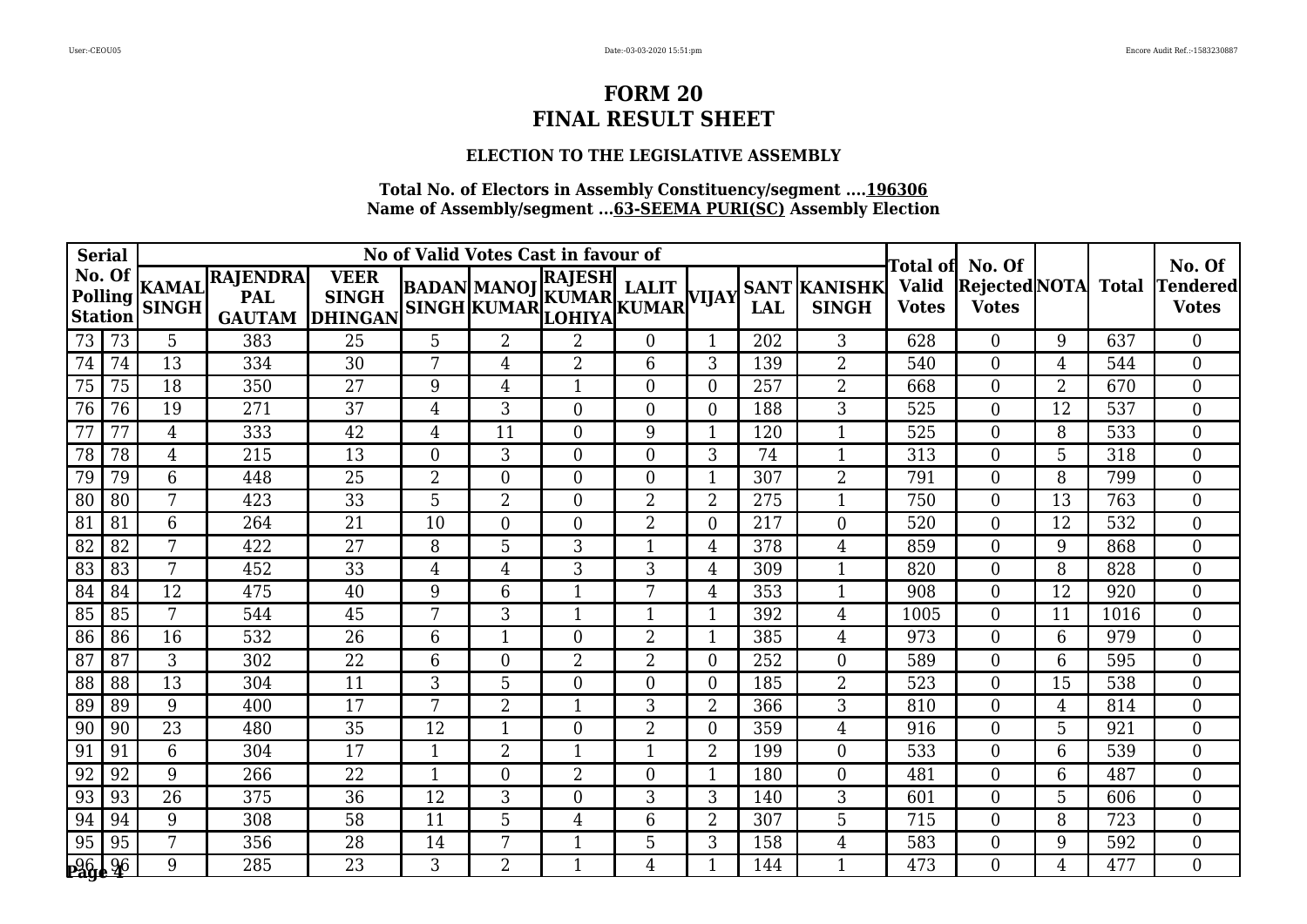### **ELECTION TO THE LEGISLATIVE ASSEMBLY**

| <b>Serial</b>                       |                              |                                                |                                               | No of Valid Votes Cast in favour of |                | Гоtal ofl                                                                        | No. Of         |                |     | No. Of                              |                              |                                            |                |     |                          |
|-------------------------------------|------------------------------|------------------------------------------------|-----------------------------------------------|-------------------------------------|----------------|----------------------------------------------------------------------------------|----------------|----------------|-----|-------------------------------------|------------------------------|--------------------------------------------|----------------|-----|--------------------------|
| No. Of<br>Polling<br><b>Station</b> | <b>KAMAL</b><br><b>SINGH</b> | <b>RAJENDRA</b><br><b>PAL</b><br><b>GAUTAM</b> | <b>VEER</b><br><b>SINGH</b><br><b>DHINGAN</b> |                                     |                | <b>RAJESH</b><br>BADAN MANOJ KUMAR LALIT VIJAY<br>SINGH KUMAR LOHIYA KUMAR VIJAY |                |                | LAL | <b>SANT KANISHK</b><br><b>SINGH</b> | <b>Valid</b><br><b>Votes</b> | <b>Rejected</b> NOTA Total<br><b>Votes</b> |                |     | Tendered<br><b>Votes</b> |
| 97<br>97                            | $\overline{2}$               | 222                                            | 178                                           | 7                                   | $\mathbf 1$    | $\overline{2}$                                                                   | $\overline{2}$ | $\overline{2}$ | 76  | 1                                   | 493                          | $\Omega$                                   | 9              | 502 | $\Omega$                 |
| 98<br>98                            | 5                            | 263                                            | 482                                           | 4                                   | 3              | 3                                                                                | 3              |                | 28  | $\overline{2}$                      | 794                          | $\theta$                                   | 5              | 799 | $\overline{0}$           |
| 99<br>99                            | 14                           | 583                                            | 116                                           | 6                                   | 4              | $\sqrt{3}$                                                                       | 1              | 3              | 251 | $\overline{2}$                      | 983                          | 0                                          | 11             | 994 | $\overline{0}$           |
| $\overline{100}$<br>100             | 21                           | 695                                            | 68                                            | $\overline{4}$                      | 23             | $\mathbf{1}$                                                                     | $\mathbf{1}$   | 5              | 88  | $\overline{2}$                      | 908                          | $\Omega$                                   | 6              | 914 | $\overline{0}$           |
| 101 101                             | 13                           | 540                                            | 92                                            | $\overline{7}$                      | 26             | $\mathbf{1}$                                                                     | 6              | 6              | 72  | 3                                   | 766                          | $\overline{0}$                             | 6              | 772 | $\overline{0}$           |
| 102 102                             | 7                            | 498                                            | 54                                            | 6                                   | 25             | $\overline{4}$                                                                   | 4              | 6              | 178 | 4                                   | 786                          | $\overline{0}$                             | 5              | 791 | $\overline{0}$           |
| $\boxed{103}$ $103$                 | 7                            | 540                                            | 67                                            | 3                                   | 8              | $\boldsymbol{0}$                                                                 | 3              | 7              | 254 | $\overline{2}$                      | 891                          | $\theta$                                   | 7              | 898 | $\Omega$                 |
| 104 104                             | 5                            | 487                                            | 79                                            | 10                                  | 5              | $\overline{2}$                                                                   | 3              | $\Omega$       | 216 | 3                                   | 810                          | $\theta$                                   | 5              | 815 | $\overline{0}$           |
| 105 105                             | 10                           | 603                                            | 70                                            | 10                                  | 5              | $\overline{2}$                                                                   | 3              | $5\phantom{.}$ | 191 | 7                                   | 906                          | $\overline{0}$                             | 3              | 909 | $\overline{0}$           |
| $\boxed{106}$ $\boxed{106}$         | 6                            | 595                                            | 60                                            | 15                                  | 9              | $\mathbf{1}$                                                                     | 4              | 7              | 136 | $\overline{4}$                      | 837                          | $\Omega$                                   | 11             | 848 | $\Omega$                 |
| 107<br>107                          | 8                            | 568                                            | 67                                            | 4                                   | 7              | $\overline{2}$                                                                   | 1              |                | 200 | $\overline{2}$                      | 860                          | $\Omega$                                   | 7              | 867 | $\overline{0}$           |
| 108 108                             | 4                            | 730                                            | 53                                            | $\overline{4}$                      | 1              | $\boldsymbol{0}$                                                                 | 0              | $\theta$       | 52  | 8                                   | 852                          | $\Omega$                                   | 5              | 857 | $\overline{0}$           |
| 109 109                             | 4                            | 813                                            | 124                                           | 5                                   | $\mathbf{1}$   | $\overline{4}$                                                                   | $\overline{0}$ | $\mathbf{1}$   | 24  | 3                                   | 979                          | $\overline{0}$                             | 5              | 984 | $\overline{0}$           |
| 110 110                             | $\mathbf{1}$                 | 590                                            | 24                                            | $\mathbf{1}$                        | 3              | $\mathbf{1}$                                                                     | $\overline{2}$ | 3              | 69  | $\overline{4}$                      | 698                          | $\theta$                                   | $\overline{2}$ | 700 | $\overline{0}$           |
| 111 111                             | $\overline{0}$               | 596                                            | 29                                            | $\mathbf{1}$                        | 3              | $\boldsymbol{0}$                                                                 | $\overline{2}$ | $\overline{0}$ | 24  | 3                                   | 658                          | $\Omega$                                   | $\overline{0}$ | 658 | $\overline{0}$           |
| $\overline{112}$<br>112             | 3                            | 631                                            | 40                                            | $\overline{2}$                      | $\overline{0}$ | $\boldsymbol{0}$                                                                 | 0              | 2              | 33  | $\mathbf{1}$                        | 712                          | $\overline{0}$                             | 1              | 713 | $\overline{0}$           |
| 113 113                             | 5                            | 404                                            | 34                                            | 6                                   | 4              | $\boldsymbol{0}$                                                                 | 1              | $\overline{2}$ | 143 | $\overline{2}$                      | 601                          | $\Omega$                                   | 1              | 602 | $\overline{0}$           |
| 114 114                             | $\mathbf{1}$                 | 797                                            | 48                                            | $\mathbf{1}$                        | $\overline{2}$ | $\mathbf{1}$                                                                     | $\overline{0}$ | $\overline{2}$ | 37  | $\overline{4}$                      | 893                          | $\Omega$                                   | 5              | 898 | $\overline{0}$           |
| $\sqrt{115}$  115                   | $\overline{2}$               | 584                                            | 39                                            | 3                                   | $\overline{0}$ | $\mathbf{1}$                                                                     | 0              | $\overline{0}$ | 20  | $\overline{4}$                      | 653                          | $\theta$                                   | $\mathbf{1}$   | 654 | $\overline{0}$           |
| $\overline{116}$<br>116             | 5                            | 716                                            | 95                                            | 7                                   | 7              | $\mathbf{1}$                                                                     | 0              |                | 57  | 5                                   | 894                          | $\Omega$                                   | $\overline{4}$ | 898 | $\Omega$                 |
| $\overline{117}$<br>117             | $\mathbf{1}$                 | 715                                            | 82                                            | $\overline{2}$                      | $\theta$       | $\overline{0}$                                                                   | $\overline{0}$ | $\mathbf 1$    | 14  | $\overline{2}$                      | 817                          | $\theta$                                   | $\overline{4}$ | 821 | $\overline{0}$           |
| 118 118                             | 3                            | 311                                            | 29                                            | 5                                   | 1              | $\boldsymbol{0}$                                                                 | 2              |                | 32  | 3                                   | 387                          | $\overline{0}$                             |                | 388 | $\overline{0}$           |
| $\overline{119}$<br>119             | 4                            | 646                                            | 91                                            | $\mathbf{1}$                        | $\mathbf{1}$   | $\boldsymbol{0}$                                                                 | 1              | $\overline{0}$ | 11  | 3                                   | 758                          | $\overline{0}$                             | 3              | 761 | $\overline{0}$           |
| 120 120                             | 5                            | 694                                            | 74                                            | $\overline{4}$                      | $\mathbf 1$    | $\mathbf{1}$                                                                     | $\Omega$       | $\overline{2}$ | 38  | $\overline{4}$                      | 823                          | 0                                          | 3              | 826 | $\Omega$                 |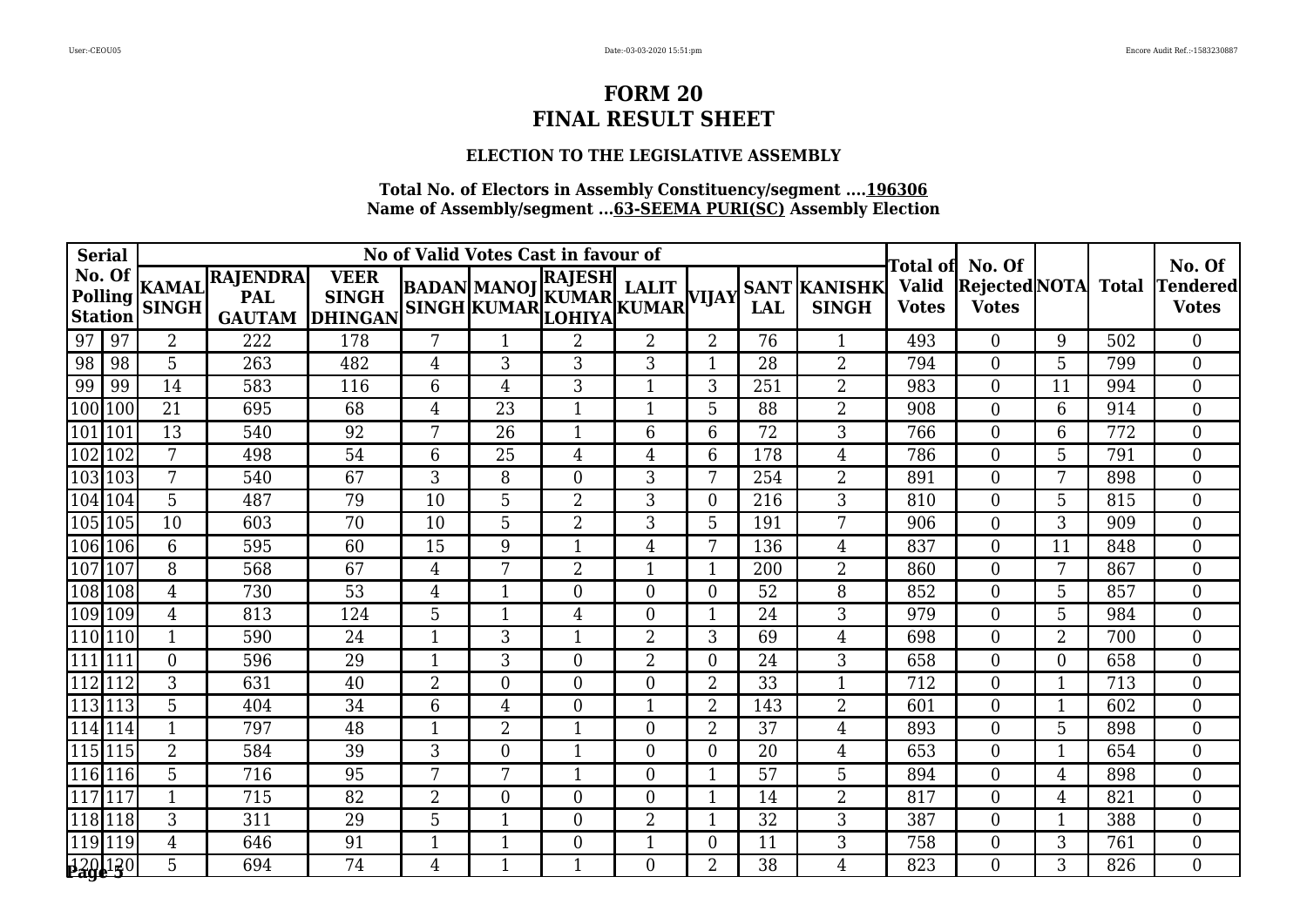### **ELECTION TO THE LEGISLATIVE ASSEMBLY**

| <b>Serial</b>                |                  |                                               |                                               |                | No of Valid Votes Cast in favour of |                                                                      | Гоtal of       | No. Of         |                |                                     | No. Of                       |                                     |                |      |                                 |
|------------------------------|------------------|-----------------------------------------------|-----------------------------------------------|----------------|-------------------------------------|----------------------------------------------------------------------|----------------|----------------|----------------|-------------------------------------|------------------------------|-------------------------------------|----------------|------|---------------------------------|
| No. Of<br>Polling<br>Station | <b>SINGH</b>     | KAMAL RAJENDRA<br><b>PAL</b><br><b>GAUTAM</b> | <b>VEER</b><br><b>SINGH</b><br><b>DHINGAN</b> |                |                                     | RAJESH <br>BADAN MANOJ KUMAR LALIT VIJAY<br>SINGH KUMAR LOHIYA KUMAR |                |                | LAL            | <b>SANT KANISHK</b><br><b>SINGH</b> | <b>Valid</b><br><b>Votes</b> | Rejected NOTA Total<br><b>Votes</b> |                |      | <b>Tendered</b><br><b>Votes</b> |
| 121 121                      | 3                | 574                                           | 70                                            | 1              | $\overline{2}$                      | $\mathbf{1}$                                                         | $\overline{0}$ | 2              | 45             | 3                                   | 701                          | $\Omega$                            | 6              | 707  | $\Omega$                        |
| 122<br>122                   | 5                | 623                                           | 69                                            | 3              | 10                                  | $\boldsymbol{0}$                                                     | 3              | 17             | 153            | 7                                   | 890                          | $\overline{0}$                      | 6              | 896  | $\overline{0}$                  |
| $\overline{123}$<br>123      | 8                | 666                                           | 37                                            | 6              | 4                                   | $\mathbf{1}$                                                         | 1              | $\overline{2}$ | 176            | $\mathbf{1}$                        | 902                          | $\theta$                            | 5              | 907  | $\overline{0}$                  |
| 124 124                      | 6                | 448                                           | 36                                            | 10             | 9                                   | $\mathbf{1}$                                                         | 3              | 4              | 205            | $\overline{2}$                      | 724                          | $\theta$                            | 3              | 727  | $\overline{0}$                  |
| $\overline{125}$<br>125      | 7                | 388                                           | 36                                            | $\overline{4}$ | 4                                   | $\mathbf{1}$                                                         | 4              | 3              | 446            | $\overline{2}$                      | 895                          | $\theta$                            | 13             | 908  | $\overline{0}$                  |
| 126<br>126                   | 13               | 472                                           | 66                                            | $\overline{2}$ | 4                                   | $\overline{2}$                                                       | 4              | $\overline{4}$ | 330            | 5                                   | 902                          | $\overline{0}$                      | $\overline{4}$ | 906  | $\overline{0}$                  |
| $\overline{127}$<br>127      | 8                | 270                                           | 19                                            | 3              | 6                                   | $\overline{2}$                                                       | $\overline{2}$ | $\Omega$       | 240            | $\theta$                            | 550                          | $\Omega$                            | 5              | 555  | $\Omega$                        |
| $\overline{128}$<br>128      | 4                | 316                                           | 26                                            | $\Omega$       | $\mathbf 1$                         | $\mathbf{1}$                                                         | $\overline{2}$ | $\Omega$       | 196            | $\overline{0}$                      | 546                          | $\theta$                            | 12             | 558  | $\overline{0}$                  |
| $\overline{129}$<br>129      | 9                | 301                                           | 30                                            | $\overline{2}$ | $\overline{2}$                      | $\boldsymbol{0}$                                                     | $\overline{0}$ | $\theta$       | 217            | $\boldsymbol{0}$                    | 561                          | $\overline{0}$                      | 5              | 566  | $\overline{0}$                  |
| 130 130                      | $\overline{4}$   | 287                                           | 25                                            | 3              | 5                                   | $\mathbf{1}$                                                         | $\overline{0}$ | 5              | 279            | $\overline{2}$                      | 611                          | $\theta$                            | 9              | 620  | $\overline{0}$                  |
| 131<br>131                   | 3                | 696                                           | 37                                            | $\overline{2}$ | $\overline{0}$                      | $\boldsymbol{0}$                                                     | $\overline{0}$ | $\overline{0}$ | 33             | 3                                   | 774                          | $\theta$                            | $\overline{4}$ | 778  | $\overline{0}$                  |
| $\overline{132}$<br>132      | 5                | 969                                           | 17                                            | 1              | 5                                   | $\boldsymbol{0}$                                                     | 1              |                | 16             | $\overline{2}$                      | 1017                         | $\theta$                            | $\overline{4}$ | 1021 | $\overline{0}$                  |
| 133 133                      | $\overline{0}$   | 859                                           | 22                                            | $\theta$       | 3                                   | $\mathbf{1}$                                                         | 1              | $\overline{0}$ | 28             | 3                                   | 917                          | $\overline{0}$                      | 6              | 923  | $\overline{0}$                  |
| 134 134                      | 1                | 533                                           | 16                                            | $\overline{2}$ | $\Omega$                            | $\boldsymbol{0}$                                                     | 0              | 0              | 25             | $\overline{4}$                      | 581                          | $\theta$                            | $\Omega$       | 581  | $\overline{0}$                  |
| 135 135                      | $\boldsymbol{0}$ | 742                                           | 12                                            | $\mathbf{1}$   | 2                                   | $\boldsymbol{0}$                                                     | $\overline{0}$ |                | 4              | 7                                   | 769                          | 0                                   | 5              | 774  | $\overline{0}$                  |
| $\sqrt{136}$ 136             | $\overline{2}$   | 775                                           | 8                                             | $\overline{0}$ | $\overline{0}$                      | $\mathbf{1}$                                                         | 1              | $\overline{0}$ | $\overline{2}$ | $\overline{0}$                      | 789                          | $\overline{0}$                      | 5              | 794  | $\overline{0}$                  |
| $\overline{137}$<br>137      | $\overline{2}$   | 528                                           | 9                                             | $\theta$       | $\overline{0}$                      | $\boldsymbol{0}$                                                     | 0              | 3              | $\overline{0}$ | $\overline{2}$                      | 544                          | $\theta$                            | 1              | 545  | $\overline{0}$                  |
| 138 138                      | 8                | 671                                           | 44                                            | 15             | 8                                   | $\overline{2}$                                                       | 1              | $5\phantom{.}$ | 167            | $\overline{2}$                      | 923                          | $\theta$                            | $\overline{4}$ | 927  | $\overline{0}$                  |
| $\sqrt{139}$ 139             | $\overline{2}$   | 230                                           | 19                                            | 4              | $\overline{2}$                      | 1                                                                    | 1              |                | 74             | 3                                   | 337                          | $\theta$                            | $\overline{0}$ | 337  | $\overline{0}$                  |
| 140 140                      | $\mathfrak{Z}$   | 751                                           | 15                                            | $\overline{2}$ | $\mathbf 1$                         | $\mathbf{1}$                                                         | 1              |                | 34             | 3                                   | 812                          | $\Omega$                            | $\overline{4}$ | 816  | $\overline{0}$                  |
| 141<br>141                   | $\overline{0}$   | 460                                           | 12                                            | 1              | $\overline{2}$                      | $\boldsymbol{0}$                                                     | 1              | $\overline{2}$ | 26             | $\overline{2}$                      | 506                          | $\theta$                            | $\overline{4}$ | 510  | $\overline{0}$                  |
| $\overline{142}$<br>142      | $\overline{4}$   | 409                                           | 25                                            | 15             | 14                                  | $\overline{4}$                                                       | 6              | 2              | 402            | $\overline{4}$                      | 885                          | $\theta$                            | 3              | 888  | $\boldsymbol{0}$                |
| $\overline{143}$<br>143      | 9                | 448                                           | 19                                            | 8              | 4                                   | 3                                                                    | $\overline{2}$ | $\mathbf{1}$   | 491            | $\overline{4}$                      | 989                          | $\overline{0}$                      | 1              | 990  | $\overline{0}$                  |
| 144 144                      | $\overline{2}$   | 633                                           | 13                                            | 6              | 3                                   | $\overline{2}$                                                       | 1              | 0              | 84             | $\mathbf{1}$                        | 745                          | 0                                   | $\overline{2}$ | 747  | $\Omega$                        |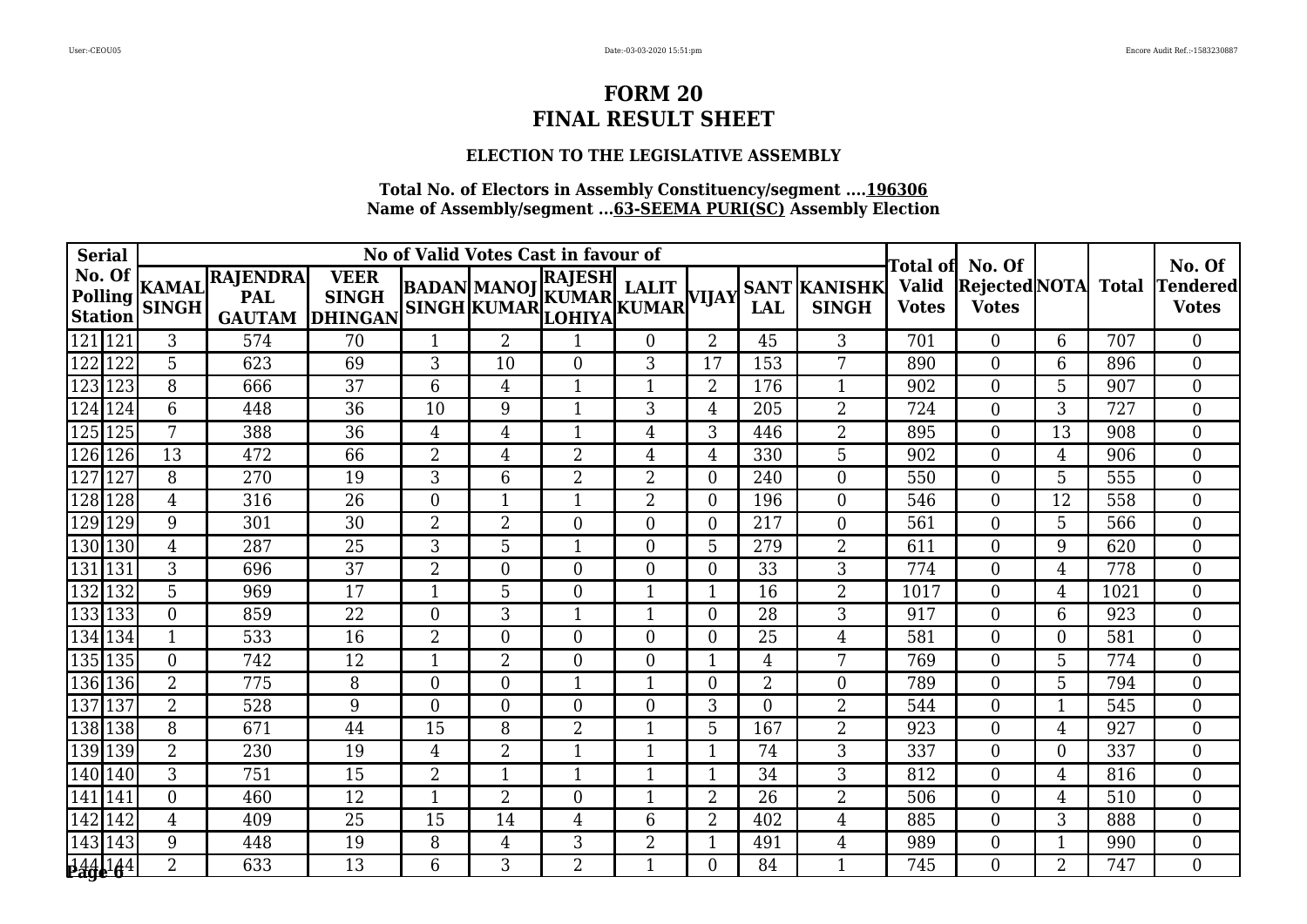### **ELECTION TO THE LEGISLATIVE ASSEMBLY**

| <b>Serial</b>                |                        |                                                |                                               |                | No of Valid Votes Cast in favour of                       |                | Гоtal ofl      | No. Of         |            |                                     | No. Of                       |                                     |                |              |                                 |
|------------------------------|------------------------|------------------------------------------------|-----------------------------------------------|----------------|-----------------------------------------------------------|----------------|----------------|----------------|------------|-------------------------------------|------------------------------|-------------------------------------|----------------|--------------|---------------------------------|
| No. Of<br>Polling<br>Station | KAMAL <br><b>SINGH</b> | <b>RAJENDRA</b><br><b>PAL</b><br><b>GAUTAM</b> | <b>VEER</b><br><b>SINGH</b><br><b>DHINGAN</b> |                | BADAN MANOJ KUMAR LALIT<br>SINGH KUMAR LOHIYA KUMAR VIJAY | RAJESH         |                |                | <b>LAL</b> | <b>SANT KANISHK</b><br><b>SINGH</b> | <b>Valid</b><br><b>Votes</b> | <b>RejectedNOTA</b><br><b>Votes</b> |                | <b>Total</b> | <b>Tendered</b><br><b>Votes</b> |
| $\sqrt{145}$  145            | 6                      | 341                                            | 19                                            | $\overline{2}$ |                                                           |                | 3              | $\overline{0}$ | 101        | 5                                   | 479                          | $\overline{0}$                      | 5              | 484          | $\overline{0}$                  |
| $\sqrt{146}$ 146             | 6                      | 551                                            | 8                                             | 8              | 4                                                         | $\overline{2}$ | $\overline{0}$ | $\overline{0}$ | 111        | 8                                   | 698                          | $\theta$                            | $\overline{4}$ | 702          | $\overline{0}$                  |
| $\overline{147}$<br>147      | 6                      | 374                                            | 11                                            | 3              | 4                                                         | $\mathbf{0}$   | $\overline{2}$ | 4              | 210        |                                     | 615                          | 0                                   | $\Omega$       | 615          | $\overline{0}$                  |
| 148 148                      | 11                     | 422                                            | $\overline{71}$                               | 8              | 9                                                         | $\overline{2}$ | 1              | 1              | 297        | $\overline{2}$                      | 824                          | 0                                   | $\overline{2}$ | 826          | $\overline{0}$                  |
| $\sqrt{149}$<br>149          | 3                      | 588                                            | 49                                            | 16             | 4                                                         | $\overline{2}$ | 4              | 6              | 267        | 4                                   | 943                          | $\Omega$                            | $\overline{4}$ | 947          | $\overline{0}$                  |
| 150 150                      | 13                     | 580                                            | 32                                            | 5              | 5                                                         | $\overline{2}$ | 3              | $\overline{2}$ | 242        | $\overline{2}$                      | 886                          | 0                                   | $\overline{4}$ | 890          | $\overline{0}$                  |
| $\sqrt{151/151}$             | $\overline{4}$         | 409                                            | 12                                            | 9              | $\overline{0}$                                            | $\overline{2}$ | 3              | $\overline{4}$ | 142        | 6                                   | 591                          | $\overline{0}$                      | $\overline{2}$ | 593          | $\overline{0}$                  |
| $\sqrt{152}$<br>152          | $\overline{2}$         | 567                                            | 20                                            | $\mathbf{1}$   |                                                           | $\overline{2}$ | $\overline{0}$ |                | 48         | $\overline{2}$                      | 644                          | 0                                   | 3              | 647          | $\overline{0}$                  |
| $\overline{153}$<br>153      | $\overline{2}$         | 806                                            | $\overline{12}$                               | $\overline{0}$ | $\overline{2}$                                            | $\overline{2}$ | 1              | $\overline{0}$ | 8          | 1                                   | 834                          | 0                                   | $\overline{2}$ | 836          | $\overline{0}$                  |
| 154 154                      | 3                      | 615                                            | 17                                            | $\overline{4}$ | 3                                                         | $\overline{2}$ | $\Omega$       | $\mathbf{1}$   | 82         | $\overline{2}$                      | 729                          | $\Omega$                            | $\overline{2}$ | 731          | $\overline{0}$                  |
| $\sqrt{155}$ 155             | 5                      | 284                                            | 41                                            | 10             | 3                                                         | 1              | $\overline{0}$ |                | 70         | 1                                   | 416                          | $\theta$                            | $\overline{2}$ | 418          | $\overline{0}$                  |
| 156 156                      | $\mathbf{1}$           | 931                                            | 17                                            | 5              | 3                                                         | $\mathbf 1$    | $\overline{0}$ |                | 52         | -1                                  | 1012                         | 0                                   | $\mathbf{1}$   | 1013         | $\overline{0}$                  |
| $\sqrt{157}$<br>157          | $\overline{2}$         | 788                                            | 19                                            | $\overline{0}$ | 1                                                         | $\overline{0}$ | 4              | $\overline{0}$ | 14         | 3                                   | 831                          | 0                                   | $\overline{4}$ | 835          | $\overline{0}$                  |
| 158 158                      | $\mathbf{1}$           | 803                                            | 13                                            | $\overline{2}$ | 4                                                         | $\mathbf{0}$   | 1              | $\Omega$       | 18         | $\overline{2}$                      | 844                          | 0                                   | 1              | 845          | $\overline{0}$                  |
| 159 159                      | 22                     | 324                                            | 19                                            | $\overline{0}$ | 3                                                         | $\mathbf{1}$   | 2              | 0              | 161        | 3                                   | 535                          | $\overline{0}$                      | 4              | 539          | $\overline{0}$                  |
| 160 160                      | 5                      | 845                                            | 18                                            | 1              | $\Omega$                                                  | $\overline{0}$ | $\overline{0}$ | 1              | 107        | 5                                   | 982                          | $\theta$                            | $\mathbf{1}$   | 983          | $\overline{0}$                  |
| $\overline{161}$<br>161      | $\overline{2}$         | 862                                            | 36                                            | 3              | 3                                                         | $\mathbf{1}$   | 1              | $\mathbf{1}$   | 36         | 3                                   | 948                          | 0                                   | $\overline{4}$ | 952          | $\overline{0}$                  |
| $\sqrt{162}$<br>162          | 9                      | 358                                            | 8                                             | 11             | 4                                                         | 3              | 1              | $\overline{2}$ | 255        | $\overline{4}$                      | 655                          | 0                                   | $\overline{4}$ | 659          | $\overline{0}$                  |
| $\sqrt{163}$ 163             | 5                      | 470                                            | 18                                            | 18             | 8                                                         | $\overline{2}$ | 1              | $\overline{2}$ | 367        | $\overline{2}$                      | 893                          | 0                                   | 3              | 896          | $\overline{0}$                  |
| 164 164                      | 4                      | 219                                            | 9                                             | 11             | 5                                                         | $\mathbf 1$    | 1              | 3              | 326        | $\overline{0}$                      | 579                          | 0                                   | $\overline{2}$ | 581          | $\overline{0}$                  |
| 165 165                      | 5                      | 343                                            | 3                                             | 3              | 1                                                         | $\mathbf{1}$   | 1              | $\mathbf{1}$   | 221        | $\overline{4}$                      | 583                          | $\overline{0}$                      | $\mathbf{1}$   | 584          | $\overline{0}$                  |
| [166 166]                    | 5                      | 542                                            | 9                                             | 8              | 7                                                         | 5              | 3              | $\overline{0}$ | 296        | 4                                   | 879                          | 0                                   | 3              | 882          | $\boldsymbol{0}$                |
| $\sqrt{167}$<br>167          | 6                      | 520                                            | 17                                            | 13             | 2                                                         | $\mathbf{1}$   | 2              | 3              | 290        | 3                                   | 857                          | 0                                   | 3              | 860          | $\overline{0}$                  |
| 168 168                      | 11                     | 782                                            | 20                                            | 3              | 7                                                         | $\mathbf{1}$   | 3              | 5              | 149        | 5                                   | 986                          | 0                                   | 5              | 991          | $\Omega$                        |